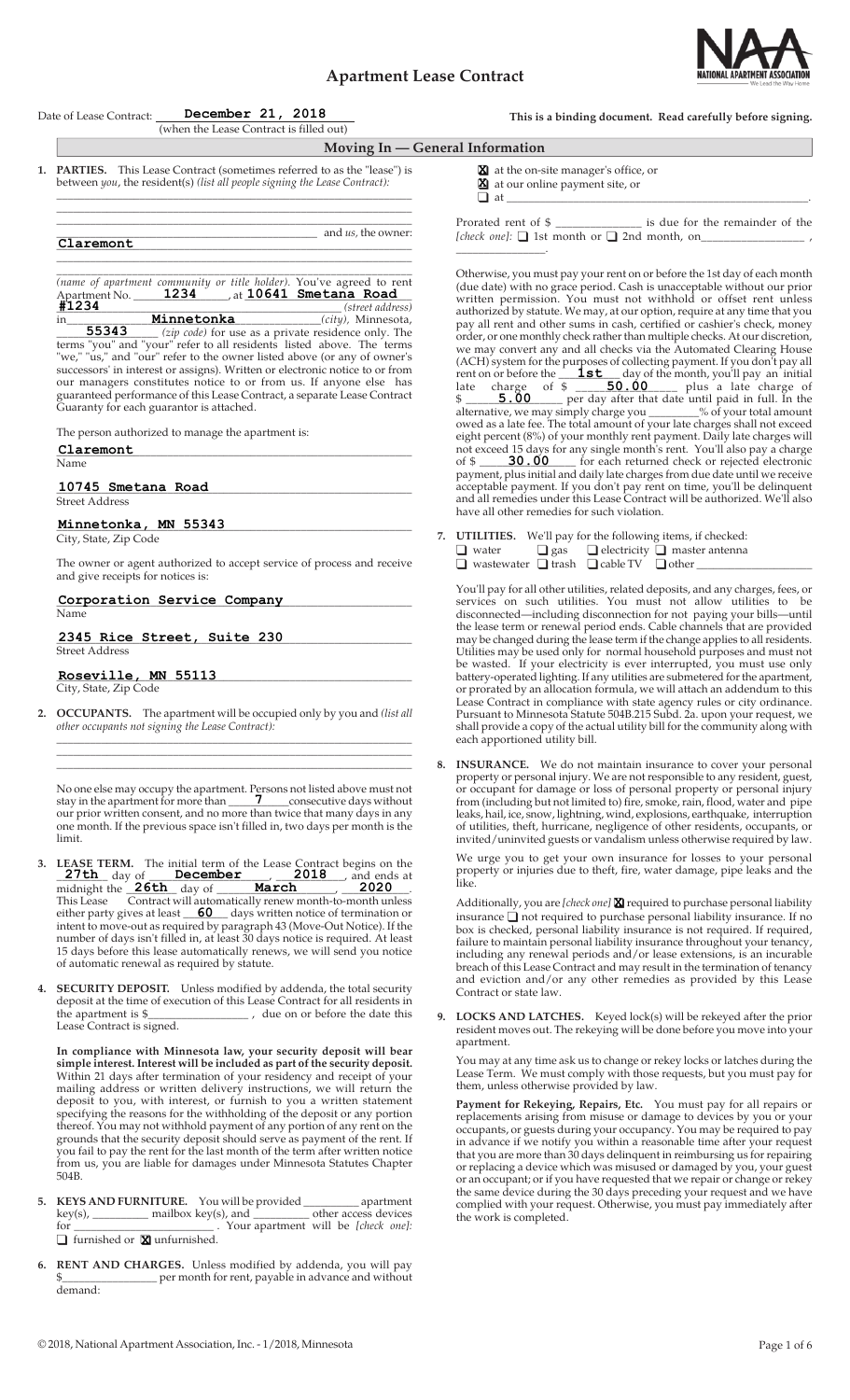## **Special Provisions and "What If" Clauses**

**10. SPECIAL PROVISIONS.** The following special provisions and any addenda or written rules furnished to you at or before signing will become a part of this Lease Contract and will supersede any conflicting provisions of this printed lease form.

### \_\_\_\_\_\_\_\_\_\_\_\_\_\_\_\_\_\_\_\_\_\_\_\_\_\_\_\_\_\_\_\_\_\_\_\_\_\_\_\_\_\_\_\_\_\_\_\_\_\_\_\_\_\_\_\_\_\_\_\_\_\_\_\_ **See special provisions on the last page**

\_\_\_\_\_\_\_\_\_\_\_\_\_\_\_\_\_\_\_\_\_\_\_\_\_\_\_\_\_\_\_\_\_\_\_\_\_\_\_\_\_\_\_\_\_\_\_\_\_\_\_\_\_\_\_\_\_\_\_\_\_\_\_\_ \_\_\_\_\_\_\_\_\_\_\_\_\_\_\_\_\_\_\_\_\_\_\_\_\_\_\_\_\_\_\_\_\_\_\_\_\_\_\_\_\_\_\_\_\_\_\_\_\_\_\_\_\_\_\_\_\_\_\_\_\_\_\_\_ \_\_\_\_\_\_\_\_\_\_\_\_\_\_\_\_\_\_\_\_\_\_\_\_\_\_\_\_\_\_\_\_\_\_\_\_\_\_\_\_\_\_\_\_\_\_\_\_\_\_\_\_\_\_\_\_\_\_\_\_\_\_\_\_

\_\_\_\_\_\_\_\_\_\_\_\_\_\_\_\_\_\_\_\_\_\_\_\_\_\_\_\_\_\_\_\_\_\_\_\_\_\_\_\_\_\_\_\_\_\_\_\_\_\_\_\_\_\_\_\_\_\_\_\_\_\_\_\_ See any additional special provisions.

- **11. EARLY MOVE-OUT.** You'll be liable to us for a reletting charge of \$\_\_\_\_\_\_\_\_\_\_\_\_\_\_\_\_\_ *(not to exceed 100% of the highest monthly rent during the lease term)* if you:
- (1) fail to give written move-out notice as required in paragraphs 23 (Military Personnel Clause) or 43 (Move-Out Notice); or
	- (2) move out without paying rent in full for the entire lease term or renewal period; or
	- (3) move out at our demand because of your default; or
	- (4) are judicially evicted.

*The reletting charge is not a cancellation fee and does not release you from your obligations under this Lease Contract.* 

**Not a Release.** The reletting charge is not a lease cancellation fee or buyout fee. It is an agreed-to liquidated amount covering only part of our damages; that is, our time, effort, and expense in finding and processing a replacement. These damages are uncertain and difficult to ascertain— particularly those relating to inconvenience, paperwork, advertising, showing apartments, utilities for showing, checking prospects, office overhead, marketing costs, and locator-service fees. You agree that the reletting charge is a reasonable estimate of such damages and that the charge is due whether or not our reletting attempts succeed. If no amount is stipulated, you must pay our actual reletting costs so far as they can be determined. The reletting charge does not release you from continued liability for: future or past-due rent; charges for cleaning, repairing, repainting, or unreturned keys; or other sums due.

- **12. REIMBURSEMENT.** You must promptly reimburse us for loss, damage, government fines, or cost of repairs or service in the apartment community due to a violation of the Lease Contract or rules, improper use or negligence by you or your guests or occupants. **Unless the damage or wastewater stoppage is due to our negligence, we're not liable for—and you must pay for—repairs, replacement costs, and damage to the following that result from your or your invitees, guests, or occupants' negligence or intentional acts: (1) damage to doors, windows, or screens; (2) damage from windows or doors left open; and (3) damage from wastewater stoppages caused by improper objects in lines exclusively serving your apartment.** We may require payment at any time, including advance payment of repairs for which you're liable. Delay in demanding sums you owe is not a waiver.
- **13. PROPERTY LEFT IN APARTMENT.** We may remove and/or store all property remaining in the apartment or in common areas (including any vehicles you or any occupant or guest owns or uses) if you are judicially evicted or if you surrender or abandon the apartment (see definitions in paragraph 48 (Deposit Return,Surrender, and Abandonment). We will store and care for property removed under this section. We may sell or otherwise dispose of the property 28 days after you have abandoned the

apartment, and we may apply the proceeds of such sale to the removal, care and storage costs and expenses according to state statute. You will be notified of the sale at least 14 days prior to the sale by written notice sent to your last known address by certified mail.

- **14. FAILING TO PAY FIRST MONTH'S RENT.** If you don't pay the first month's rent when or before the Lease Contract begins, all future rent will be automatically accelerated without notice and immediately due. We also may end your right of occupancy and recover damages, future rent, reletting charges, attorney's fees, court costs, and other lawful charges. Our rights and remedies under paragraphs 11 (Early Move-Out) and 33 (Default by Resident) apply to acceleration under this paragraph.
- **15. RENT INCREASES AND LEASE CONTRACT CHANGES.** No rent increases or Lease Contract changes are allowed before the initial Lease Contract term ends, except for changes allowed by any special provisions in paragraph 10 (Special Provisions), by a written addendum or amendment signed by you and us, or by reasonable changes of apartment rules allowed under paragraph 18 (Community Policies or Rules). If, at least 5 days before the advance notice deadline referred to in paragraph 3 (Lease Term), we give you written notice of rent increases or lease changes effective when the lease term or renewal period ends, this Lease Contract will automatically continue month-to-month with the increased rent or lease changes. The new modified Lease Contract will begin on the date stated in the notice (without necessity of your signature) unless you give us written move- out notice under paragraph 43 (Move-Out Notice).
- **16. DELAY OF OCCUPANCY.** If occupancy is or will be delayed for construction, repairs, cleaning, or a previous resident's holding over, we're not responsible for the delay. The Lease Contract will remain in force subject to: (1) abatement of rent on a daily basis during delay; and (2) your right to terminate as set forth below. Termination notice must be in writing. After termination, you are entitled only to refund of deposit(s) and any rent paid. Rent abatement or lease termination does not apply if delay is for cleaning or repairs that don't prevent you from occupying the apartment.

 If there is a delay and we haven't given notice of delay as set forth immediately below, you may terminate up to the date when the apartment is ready for occupancy, but not later.

- (1) If we give written notice to any of you when or after the initial term as set forth in Paragraph 3 (Lease Term)—and the notice states that occupancy has been delayed because of construction or a previous resident's holding over, and that the apartment will be ready on a specific date—you may terminate your tenancy within 3 days of your receiving the notice, but not later.
- (2) If we give written notice to any of you before the initial term as set forth in Paragraph 3 (Lease Term) and the notice states that construction delay is expected and that the apartment will be ready for you to occupy on a specific date, you may terminate your tenancy within 7 days after any of you receives written notice, but not later. The readiness date is considered the new initial term as set forth in Paragraph 3 (Lease Term) for all purposes. This new date may not be moved to an earlier date unless we and you agree.
- **17. DISCLOSURE RIGHTS.** If someone requests information on you or your rental history for law-enforcement, governmental, or business purposes, we may provide it.

## **While You're Living in the Apartment**

- **18. COMMUNITY POLICIES OR RULES.** You and all guests and occupants must comply with any written apartment rules and community policies, including instructions for care of our property. Our rules are considered part of this Lease Contract. Upon advance notice and compliance with Minnesota law, we may make reasonable changes to the said written rules.
- **19. LIMITATIONS ON CONDUCT.** The apartment and other areas reserved for your private use must be kept clean. Trash must be disposed of at least weekly in appropriate receptacles in accordance with local ordinances. Passageways may be used only for entry or exit. Any swimming pools, saunas, spas, tanning beds, exercise rooms, storerooms, laundry rooms, and similar areas must be used with care in accordance with apartment rules and posted signs. Glass containers are prohibited in all common areas. You, your occupants, or guests may not anywhere in the apartment community: use candles or use kerosene lamps or kerosene heaters without our prior written approval; cook on balconies or outside; or solicit business or contributions. Conducting any kind of business (including child care services) in your apartment or in the apartment community is prohibited—except that any lawful business conducted "at home" by computer, mail, or telephone is permissible if customers, clients, patients, or other business associates do not come to your apartment for business purposes. We may regulate: (1) the use of patios, balconies, and porches; (2) the conduct of furniture movers and delivery persons; and (3) recreational activities in common areas. You'll be liable to us for damage caused by you or any guests or occupants.

 We may exclude from the apartment community guests or others who, in our judgment, have been violating the law, violating this Lease Contract or any apartment rules, or disturbing other residents, neighbors, visitors, or owner representatives. We may also exclude from any outside area or common area a person who refuses to show photo identification or refuses to identify himself or herself as a resident, occupant, or guest of a specific resident in the community.

 You agree to notify us if you or any occupants are convicted of any felony, or misdemeanor involving a controlled substance, violence to another person or destruction of property. You also agree to notify us if you or any occupant registers as a sex offender in any state. Informing us of criminal convictions or sex offender registry does not waive our right to evict you.

- **20. PROHIBITED CONDUCT.** You and your occupants or guests may not engage in the following activities: behaving in a loud or obnoxious manner; disturbing or threatening the rights, comfort, health, safety, or convenience of others (including our agents and employees) in or near the apartment community; disrupting our business operations; manufacturing, delivering, possessing with intent to deliver, or otherwise possessing a controlled substance or drug paraphernalia; engaging in or threatening violence; possessing a weapon prohibited by state law; discharging a firearm in the apartment community; displaying or possessing a gun, knife, or other weapon in the common area in a way that may alarm others; storing anything in closets having gas appliances; tampering with utilities or telecommunications; bringing hazardous materials into the apartment community; or injuring our reputation by making bad faith allegations against us to others.
- **21. PARKING.** We may regulate the time, manner, and place of parking cars, trucks, motorcycles, bicycles, boats, trailers, and recreational vehicles by anyone. We may have unauthorized or illegally parked vehicles towed under an appropriate statute. A vehicle is unauthorized or illegally parked in the apartment community if it:
	- (1) has a flat tire or other condition rendering it inoperable; or
	- (2) is on jacks, blocks or has wheel(s) missing; or
	- (3) has no current license or no current inspection sticker; or
	- (4) takes up more than one parking space; or
	- (5) belongs to a resident or occupant who has surrendered or abandoned the apartment; or
	- (6) is parked in a marked handicap space without the legally required handicap insignia; or
	- (7) is parked in space marked for manager, staff, or guest at the office; or (8) blocks another vehicle from exiting; or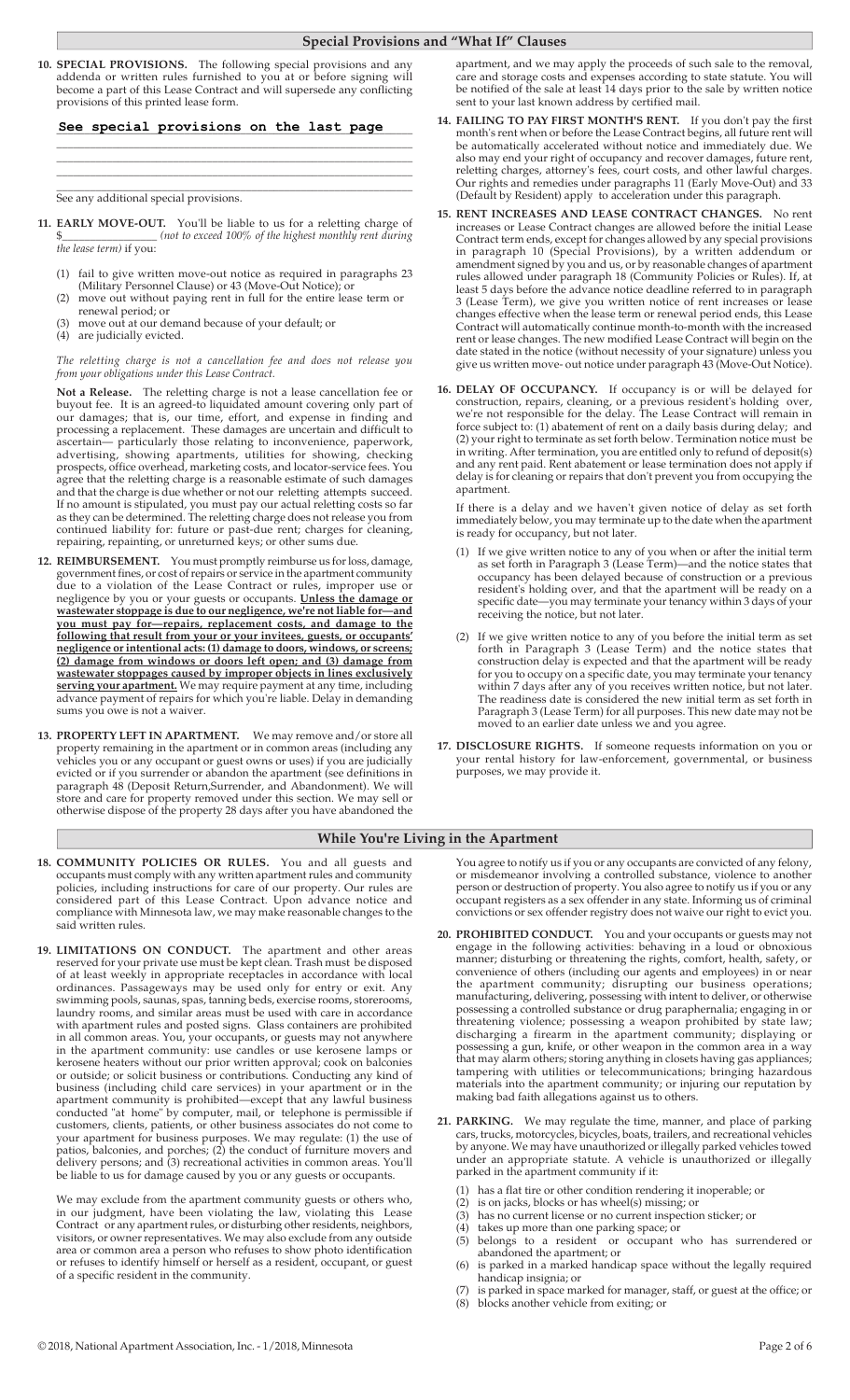- (9) is parked in a fire lane or designated "no parking" area; or
- (10) is parked in a space marked for other resident(s) or unit(s); or
- (11) is parked on the grass, sidewalk, or patio; or
- (12) blocks garbage trucks from access to a dumpster; or (13) belongs to a resident and is parked in a visitor or retail parking space.
- **22. RELEASE OF RESIDENT.** Unless you're entitled to terminate your tenancy under paragraphs 10 (Special Provisions), 16 (Delay of Occupancy), 23 (Military Personnel Clause), 31 (Responsibilities of Owner), 36 (Right of Victims of Domestic Abuse to Terminate Tenancy), or 44 (Move-Out Procedures); or unless, upon your death, your personal representative gives statutory notice pursuant to paragraph 35 (Termination of Lease Upon Death of Resident), you or your heirs won't be released from this Lease Contract for any reason including, but not limited to, voluntary or involuntary school withdrawal or transfer, voluntary or involuntary job transfer, marriage, separation, divorce, reconciliation, loss of co-residents, loss of employment or bad health.
- **23. MILITARY PERSONNEL CLAUSE.** You may terminate your tenancy if you enlist or are drafted or commissioned and on active duty in the U.S. Armed Forces. You also may terminate your tenancy if:
- (1) you are (i) a member of the U.S. Armed Forces or reserves on active duty or (ii) a member of the National Guard called to active duty for more than 30 days in response to a national emergency declared by the President; *and*<br>(2) you (*i*) receive ord
	- (2) you (i) receive orders for permanent change-of-station, (ii) receive orders to deploy with a military unit or as an individual in support of a military operation for 90 days or more, or (iii) are relieved or released from active duty.

 After you deliver to us your written termination notice, your tenancy will be terminated under this military clause 30 days after the date on which your next rental payment is due. You must furnish us a copy of your military orders, such as permanent change-of-station orders, call-up orders, or deployment orders or written notification from your commanding officer. Military permission for base housing does not constitute change-of-station order. After you move out, we'll return your security deposit, less lawful deductions. For the purposes of this Lease Contract, orders described in (2) above will only release the resident who qualifies under (1) and (2) above and receives the orders during the Lease Contract term and such resident's spouse or legal dependents living in the resident's household. A co-resident who is not your spouse or dependent cannot terminate under this military clause. Unless you state otherwise in paragraph 10 (Special Provisions), you represent when signing this Lease Contract that: (1) you do not already have deployment or change-of-station orders; (2) you will not be retiring from the military during the Lease Contract term; and (3) the term of your enlistment or obligation will not end before the Lease Contract term ends. Even if you are entitled to terminate your tenancy under this paragraph, liquidated damages for making a false representation of the above will be the amount of unpaid rent for the remainder of the lease term when and if you move out, less rents from others received in mitigation under paragraph 33 (Default by Resident). You must immediately notify us if you are called to active duty or receive deployment or permanent change-of-station orders.

**24. RESIDENT SAFETY AND PROPERTY LOSS.** You and all occupants and guests must exercise due care for your own and others' safety and security, especially in the use of smoke detectors, carbon monoxide detectors, keyed deadbolt locks, keyless bolting devices, window latches, and access control devices.

**Smoke Detectors/Carbon Monoxide Detectors.** We'll furnish smoke detectors and carbon monoxide detectors as required by statute, and we'll test them and provide working batteries when you first take possession. After that, you must pay for and replace batteries as needed, unless the law provides otherwise. We may replace dead or missing batteries at your expense, without prior notice to you. You must immediately report smoke-detector malfunctions to us. Neither you nor others may disable smoke detectors or carbon monoxide detectors. If you damage or disable the smoke detector or carbon monoxide detector, or remove a battery without replacing it with a working battery, you may be liable to us under state statute for \$100 plus one month's rent, actual damages, and attorney's fees. If you disable or damage the smoke detector or carbon monoxide detector, or fail to replace a dead battery or report malfunctions to us, you will be liable to us and others for any loss, damage, or fines from fire, smoke, or water.

**Casualty Loss.** We're not liable to any resident, guest, or occupant for personal injury or damage or loss of personal property from any cause, including but not limited to: fire, smoke, rain, flood, water and pipe leaks, hail, ice, snow, lightning, wind, explosions, earthquake, interruption of utilities, theft, or vandalism unless otherwise required by law. We have no duty to remove any ice, sleet, or snow but may remove any amount with or without notice. During freezing weather, you must ensure that the temperature in the apartment is sufficient to make sure that the pipes do not freeze (we suggest at least 50 degrees). If the pipes freeze or any other damage is caused by your failure to properly maintain the heat in your apartment, you'll be liable for damage to our and other's property. If you ask our representatives to perform services not contemplated in this Lease Contract, you will indemnify us and hold us harmless from all liability for these services.

**Crime or Emergency.** Dial 911 or immediately call local medical emergency, fire, or police personnel in case of accident, fire, smoke, or suspected criminal activity, or other emergency involving imminent harm. You should then contact our representative. We're not obliged to furnish security personnel, security lighting, security gates or fences, or other forms of security. If we provide any access control devices or security measures upon the property, they are not a guarantee to prevent crime or to reduce the risk of crime on the property. You agree that no access control or security measures can eliminate all crime and that you

will not rely upon any provided access control or security measures as a warranty or guarantee of any kind. We're not responsible for obtaining criminal-history checks on any residents, occupants, guests, or contractors in the apartment community. If you or any occupant or guest is affected by a crime, you must make a written report to our representative and to the appropriate local law-enforcement agency. You must also furnish us with the law-enforcement agency's incident report number upon request.

**25. CONDITION OF THE APARTMENT AND ALTERATIONS.** You accept the apartment, fixtures, and furniture as is, except for conditions materially affecting the health or safety of ordinary persons. We disclaim all implied warranties. You'll be given an Inventory and Condition form on or before move-in. You must note on the form all defects or damage and return it to our representative. Otherwise, everything will be considered to be in a clean, safe, and good working condition.

 You must use customary diligence in maintaining the apartment and not damaging or littering the common areas. Unless authorized by statute or by us in writing, you must not perform any repairs, painting, wallpapering, carpeting, electrical changes, or otherwise alter our property. No holes or stickers are allowed inside or outside the apartment. But we'll permit a reasonable number of small nail holes for hanging pictures on sheetrock walls and in grooves of wood-paneled walls, unless our rules state otherwise. No water furniture, washing machines, additional phone or TV-cable outlets, alarm systems, or lock changes, additions, or rekeying is permitted unless statutorily allowed or we've consented in writing. You may install a satellite dish or antenna provided you sign our satellite dish or antenna lease addendum which complies with reasonable restrictions allowed by federal law. You agree not to alter, damage, or remove our property, including alarm systems, smoke detectors, furniture, telephone and cable TV wiring, screens, locks, and access control devices. When you move in, we'll supply light bulbs for fixtures we furnish, including exterior fixtures operated from inside the apartment; after that, you'll replace them at your expense with bulbs of the same type and wattage. Your improvements to the apartment (whether or not we consent) become ours unless we agree otherwise in writing.

**26. REQUESTS, REPAIRS, AND MALFUNCTIONS.** IF YOU OR ANY OCCUPANT NEEDS TO SEND A NOTICE OR REQUEST—FOR EXAMPLE, FOR REPAIRS, INSTALLATIONS, SERVICES, OR SECURITY RELATED MATTERS—IT MUST BE SUBMITTED THROUGH EITHER THE ONLINE RESIDENT/MAINTENANCE PORTAL, OR SIGNED AND IN WRITING AND DELIVERED TO OUR DESIGNATED REPRESENTATIVE (except in case of fire, smoke, gas, explosion, overflowing sewage, uncontrollable running water, electrical shorts, or crime in progress). Our written notes on your oral request do not constitute a written request from you.

 Our complying with or responding to any oral request regarding security or non-security matters doesn't waive the strict requirement for written notices under this Lease Contract. You must promptly notify us in writing of: water leaks; electrical problems; malfunctioning lights; broken or missing locks or latches; and other conditions that pose a hazard to property, health, or safety. We may change or install utility lines or equipment serving the apartment if the work is done reasonably without substantially increasing your utility costs. We may turn off equipment and interrupt utilities as needed to avoid property damage or to perform work. If utilities malfunction or are damaged by fire, water, or similar cause, you must notify our representative immediately. Air conditioning problems are not emergencies. If air conditioning or other equipment malfunctions, you must notify our representative as soon as possible on a business day. We'll act with customary diligence to make repairs and reconnections. Rent will not abate in whole or in part.

 If we believe that fire or catastrophic damage is substantial, or that performance of needed repairs poses a danger to you, we may terminate your tenancy within a reasonable time by giving you written notice. If your tenancy is so terminated, we'll refund prorated rent and all deposits, less lawful deductions.

**27. ANIMALS.** No animals (including mammals, reptiles, birds, fish, rodents, and insects) are allowed, even temporarily, anywhere in the apartment or apartment community unless we've so authorized in writing. If we allow an animal, you must sign a separate animal addendum, which may require additional deposits, rents, fees or other charges. You must remove an unauthorized animal within 24 hours of notice from us, or you will be considered in default of this Lease Contract. We will authorize support and/or service animals for you, your guests, and occupants pursuant to the parameters and guidelines established by the Fair Housing Act and the HUD regulatory guidelines. We may require a written statement from a qualified professional verifying the need for the support and/or service animal. You must not feed stray or wild animals.

 If you or any guest or occupant violates animal restrictions (with or without your knowledge), you'll be subject to charges, damages, eviction, and other remedies provided in this Lease Contract. If an animal has been in the apartment at any time during your term of occupancy (with or without our consent), we'll charge you for defleaing, deodorizing, and shampooing. Initial and daily animal-violation charges and animalremoval charges are liquidated damages for our time, inconvenience, and overhead (except for attorney's fees and litigation costs we're allowed to recover under state statute) in enforcing animal restrictions and rules. We may remove an unauthorized animal by following the procedures of paragraph 33 (Default by Resident). If an animal has been abandoned we may keep or kennel the animal or turn it over to a humane society or local authority. When keeping or kenneling an animal, we won't be liable for loss, harm, sickness, or death of the animal unless due to our negligence. We'll return the animal to you upon request if it has not already been turned over to a humane society or local authority. You must pay for the animal's reasonable care and kenneling charges. We have no lien on the animal for any purpose.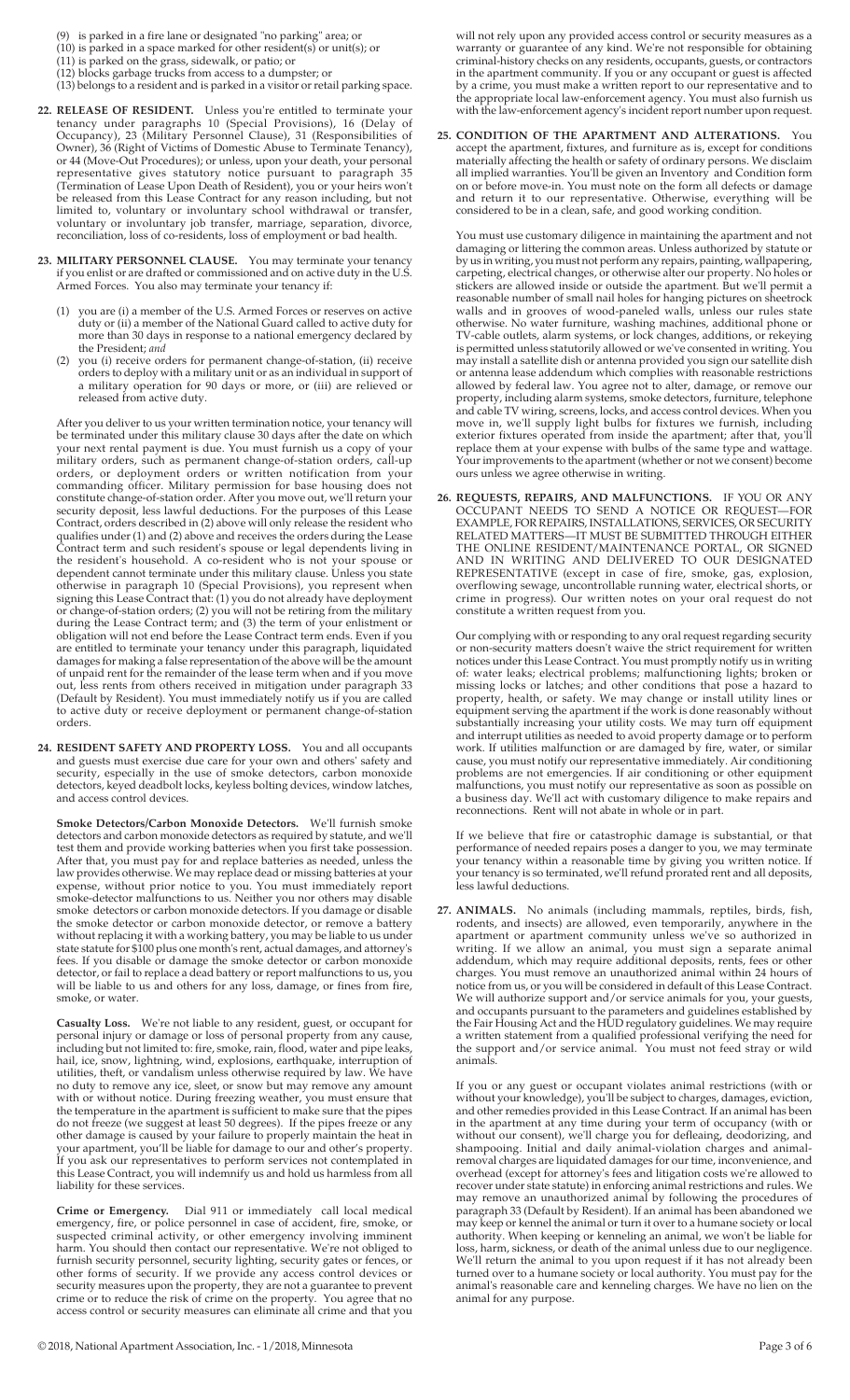If you are handicapped or disabled under Minnesota law, you may be permitted under certain circumstances, to have pets allowed by state law, provided you are willing to pay the additional damage deposit described above.

- **28. WHEN WE MAY ENTER.** We have the right to enter the apartment for reasonable business purposes after making a good faith effort to give you reasonable notice under the circumstances of our intent to enter. We may enter the apartment without prior notice if we reasonably suspect that:
- (1) immediate entry is necessary to prevent injury to persons or property because of conditions relating to maintenance, building security, or law enforcement;
- (2) immediate entry is necessary to determine your safety; or
- (3) immediate entry is necessary in order to comply with local ordinances regarding unlawful activity occurring within the apartment. We must disclose the date, time and purpose of the emergency entry in writing, and such writing must be left in a conspicuous place.

 For purposes of this paragraph, "reasonable business purposes" includes, without limitation:

- (1) showing the unit to prospective residential tenants during the notice period before your tenancy terminates or after you have given notice to move to us or our agent;
- (2) showing the apartment to a prospective buyer or to an insurance representative;
- (3) performing maintenance work;
- (4) allowing inspections by state, county, or city officials charged in the enforcement of health, housing, building, fire prevention, or housing maintenance codes;
- (5) you are causing a disturbance within the apartment;
- (6) we have a reasonable belief that you are violating the Lease Contract within the apartment;
- (7) prearranged housekeeping work in senior housing where 80 percent or more of the residential tenants are age 55 or older;
- (8) we have a reasonable belief that the apartment is being occupied by an individual without a legal right to occupy it; or

(9) you have vacated the apartment.

**29. MULTIPLE RESIDENTS OR OCCUPANTS.** Each resident is jointly and severally liable for all lease obligations. If you or any guest or occupant violates the Lease Contract or rules, all residents are considered to have violated the Lease Contract. Our requests and notices (including sale notices) to any resident constitute notice to all residents and occupants. Notices and requests from any resident or occupant (including notices of lease termination, repair requests, and entry permissions) constitute notice from all residents. In eviction suits, each resident is considered the agent of all other residents in the apartment for service of process. Security deposit refunds and deduction itemizations of multiple residents will comply with paragraph 48 (Deposit Return, Surrender, and Abandonment).

#### **Replacements**

- **30. REPLACEMENTS AND SUBLETTING.** Replacing a resident, subletting, or assignment is allowed only when we consent in writing. departing or remaining residents find a replacement resident acceptable to us before moving out and we expressly consent to the replacement, subletting, or assignment, then:
	- (1) a reletting charge will not be due;<br>(2) a reasonable administrative (paperw
	- a reasonable administrative (paperwork) and/or transfer fee will be due, and a rekeying fee will be due if rekeying is requested or required; and
- (3) the departing and remaining residents will remain liable for all lease obligations for the rest of the original lease term.

## **Responsibilities of Owner and Resident**

- **31. RESPONSIBILITIES OF OWNER.** Pursuant to state law, we covenant:
	- (a) that the apartment and all common areas are fit for the use intended by you and us;
- (b) to keep the apartment in reasonable repair during the term of this Lease Contract, except when the disrepair has been caused by the willful, malicious, or irresponsible conduct of you or of a person under your direction or control; and
	- (c) to maintain the apartment in compliance with the applicable health and safety laws of the State of Minnesota, including the weatherstripping, caulking, storm window, and storm door energy efficiency standards for renter-occupied residences prescribed Minnesota Statutes, Section 216C.27, subdivisions 1 and 3, and of the local units of government where the apartment is located during the term of this Lease Contract, except when violation of the health and safety laws has been caused by the willful, malicious, or irresponsible conduct of you or of a person under your direction or control.

 If we violate any of the above, you may terminate your tenancy and exercise other remedies under state statute only as follows:

- (a) you must make a written request for repair or remedy of the condition, and all rent must be current at the time;
- (b) after receiving the request, we have a reasonable time to repair, considering the nature of the problem and the reasonable availability of materials, labor, and utilities;
	- (c) if we haven't diligently tried to repair within a reasonable time, you must then give us written notice of intent to terminate your tenancy unless the repair is made within 7 days; and
- (d) if repair hasn't been made within 7 days, you may terminate your tenancy and exercise other statutory remedies. Security deposits and prorated rent will be refunded as required by law.

## **32. RESPONSIBILITIES OF RESIDENT.** You covenant that you shall:

- (a) not allow damage nor commit waste to the apartment or surrounding
- property; (b) not allow waste of any utilities or services provided by us;
- (c) make no alterations or additions to all or any part of the apartment;
	- (d) remove no fixtures from the apartment;
	- (e) not paint or wallpaper any part of the apartment without our prior written consent;
	-
- (f) keep the apartment in good, clean and sanitary condition;<br>(g) not unreasonably disturb the peace and quiet of others;<br>(h) not interfere, nor allow your guest or those under your di (g) not unreasonably disturb the peace and quiet of others; (h) not interfere, nor allow your guest or those under your direction or control to interfere, with the management of the apartment;

 **Procedures for Replacement.** If we approve a replacement resident, then, at our option: (1) the replacement resident must sign this Lease Contract with or without an increase in the total security deposit; *or* (2) the remaining and replacement residents must sign an entirely new Lease Contract. Unless we agree otherwise in writing, your security deposit will automatically transfer to the replacement resident as of the date we approve. The departing resident will no longer have a right to occupancy or a security deposit refund, but will remain liable for the remainder of the original lease term unless we agree otherwise in writing—even if a new Lease Contract is signed.

## (i) use the apartment only as a private residence and not for any commercial or business purpose;

- (j) not use the apartment in any way that is unlawful, illegal, or dangerous;
- (k) not use the apartment in any way that would cause a cancellation, restriction or increase in premium of our insurance;
	- (l) not use or store in or near the apartment any inflammable or explosive substances in an unsafe manner;
- (m) notify us in writing of any repairs to be made to the apartment;
	- (n) recycle or dispose of all trash in the outside containers provided for those purposes;
- (o) provide us with your phone number within two (2) days after phone service is started or the phone number is changed; and
	- (p) promptly notify us of any conditions that might cause damage to the apartment or waste utilities or services provided by us.

#### **33. DEFAULT BY RESIDENT.**

 **Eviction.** If you default, we may end your right of occupancy by bringing an action of unlawful detainer in accordance with Minnesota Statutes, Chapter 504B, to remove you and all property from the apartment, without prejudice to any other legal rights which we may assert under the terms and provisions hereof. Termination of your possession rights or subsequent reletting doesn't release you from liability for future rent or other Lease Contract obligations.

 Upon any default by you, we may accelerate the rent that will become due for the remainder of the term of this Lease Contract.

**Lease Renewal When A Breach or Default Has Occurred.** In the event that you enter into a subsequent Lease prior to the expiration of this Lease and you breach or otherwise commit a default under this Lease, We may, at our sole and absolute discretion, terminate the subsequent Lease, even if the subsequent Lease term has yet to commence. We may terminate said subsequent Lease by sending you written notice of our desire to terminate said subsequent Lease.

**Remedies Cumulative.** Any remedies set forth herein shall be cumulative, in addition to, and not in limitation of, any other remedies available to Landlord under any applicable law.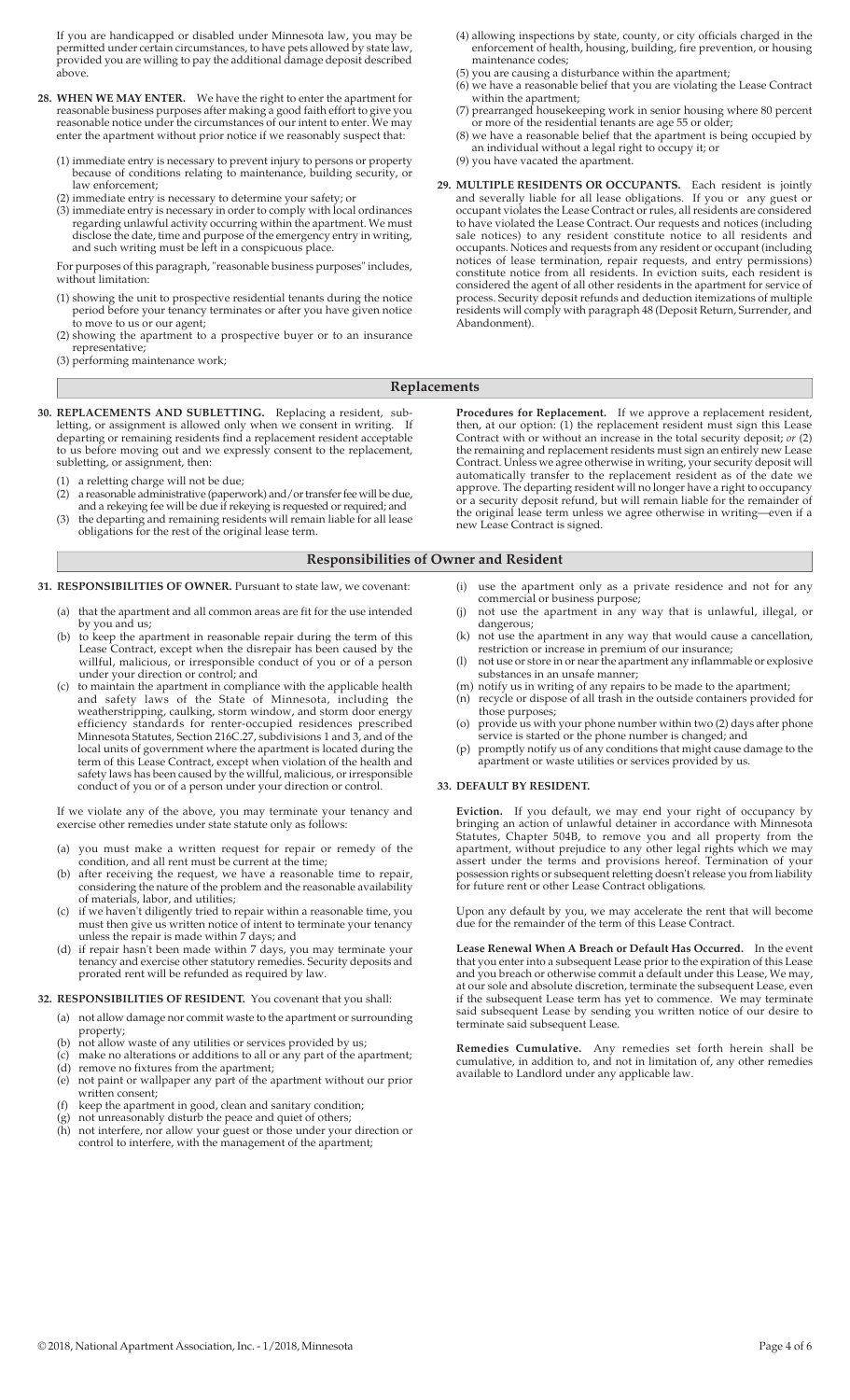**34. MISCELLANEOUS.** Time is of the essence in this Lease Contract. Neither we nor any of our representatives have made any oral promises, representations, or agreements. This Lease Contract is the entire agreement between you and us. Our representatives (including management personnel, employees, and agents) have no authority to waive, amend, or terminate your tenancy, unless in writing, and no authority to make promises, representations, or agreements that impose security duties or other obligations on us or our representatives unless in writing. No action or omission of our representative will be considered a waiver of any subsequent violation, default, or time or place of performance. Our not enforcing or belatedly enforcing written-notice requirements, rental due dates, acceleration, liens, or other rights isn't a waiver under any circumstances. Except when notice or demand is required by statute, you waive any notice and demand for performance from us if you default. Written notice to or from our managers constitutes notice to or from us. Any person giving a notice under this Lease Contract should retain a copy of the memo, letter or fax that was given. Fax signatures are binding. All notices must be signed.

 Exercising one remedy won't constitute an election or waiver of other remedies. Unless prohibited by law or the respective insurance policies, insurance subrogation is waived by all parties. All remedies are cumulative. No employee, agent, or management company is personally liable for any of our contractual, statutory, or other obligations merely by virtue of acting on our behalf. This Lease Contract binds subsequent owners. Neither an invalid clause nor the omission of initials on any page invalidates this Lease Contract. All notices and documents may be in English and, at our option, in any language that you read or speak. All provisions regarding our non-liability and non-duty apply to our employees, agents, and management companies. This Lease Contract is subordinate or superior to existing and future recorded mortgages, at lender's option. All lease obligations must be performed in the county where the apartment is located. All discretionary rights reserved for us within this Lease Contract or any accompanying addenda are at our sole and absolute discretion.

**Obligation to Vacate.** If we provide you with a notice to vacate, or if you provide us with a written notice to vacate or intent to move-out in accordance with the Lease Terms paragraph, and we accept such written notice, then you are required to vacate the Premises and remove all of your personal property therefrom at the expiration of the Lease term without further notice or demand from us.

**Consent to Solicitation.** You hereby expressly authorize us, our representative(s), and any collection agency or debt collector (hereinafter collectively referred to as the "Authorized Entities") to communicate with you. The communication may be made through any method for any reason related to amounts due and owing under this Lease. You authorize any and all of the communication methods even if you will incur a fee or a cost to receive such communications. You further promise to immediately notify the Authorized Entities if any telephone number or email address or other unique electronic identifier or mode that you provided to any Authorized Entity changes or is no longer used by you.

**FORCE MAJEURE:** If we are prevented from completing performances of any obligations hereunder by an act of God, strikes, epidemics, war, acts of terrorism, riots, flood, fire, hurricane, tornado, sabotage, or other occurrence which is beyond the control of the parties, then we shall be excused from any further performance of obligations and undertakings hereunder, to the full extent allowed under applicable law.

 Furthermore, if such an event damages the property to materially affect its habitability by some or all residents, we reserve the right to vacate any and all leases and you agree to excuse us from any further performance of obligations and undertakings hereunder, to the full extent allowed under applicable law.

**35. TERMINATION OF LEASE UPON DEATH OF RESIDENT.** Either you or us may terminate your tenancy prior to its expiration date in the manner noted below, upon your death or, if there is more than one resident, upon the death of all residents under this Lease Contract. Either us or your personal representative may terminate your tenancy upon at least two (2) months' written notice, to be effective on the last day of a calendar month, and hand delivered or mailed by postage prepaid, first

class United States mail, to the address of the other party. We may comply with the notice requirement of this subdivision by delivering or mailing the notice to the apartment formerly occupied by you. The termination of the Lease Contract under this section shall not relieve your estate from liability either for the payment of rent or other sums owed prior to or during the notice period, or for the payment of amounts necessary to restore the apartment to their condition at the commencement of the tenancy, ordinary wear and tear excepted.

- **36. RIGHT OF VICTIMS OF DOMESTIC ABUSE TO TERMINATE TENANCY.** Pursuant to Minn. Statute § 504B.206, any tenant of a residential lease who is a victim of domestic abuse and fears imminent domestic abuse, such resident or the resident's minor children, if the resident's minor children remain in the leased premises, may terminate your tenancy without penalty or liability as provided in the statute. In order to exercise this right, you must provide advance written notice to us as provided in the statute. If you terminate your tenancy pursuant to this provision, you are responsible for the rent payment for the full month in which your tenancy terminates. The tenant shall forfeit the right to claim return of any portion of the security deposit and the tenant shall be relieved of any other contractual obligation for payment of rent or any other charges for the remaining term of the lease pursuant to state law. Except as provided in this Lease Contract, the tenancy shall continue with respect to any remaining tenants who wish to continue residing in the leased premises.
- **37. NOTICE REQUIRED BY MINNESOTA STATUTES, SECTION 504B.305.**  A seizure under Minnesota Statutes, Section 609.5317, subdivision 1, for which there is not a defense under Minnesota Statutes, Section 609.5317, subdivision 3, constitutes unlawful detention by you.
- **38. NOTICE REQUIRED BY MINNESOTA STATUTES, SECTIONS 504B.181, SUBD. 2(B).** A copy of the Minnesota Attorney General's Office informational booklet on the landlord and tenant laws of Minnesota, which is required by Minnesota Statutes, Section 504B.275, is available from the Minnesota Attorney General's Office to you upon request.
- **39. NOTICE OF PROHIBITION AGAINST UNLAWFUL ACTIVITIES.** You and us shall not unlawfully allow controlled substances on or about the apartment. The apartment shall not be used by you or persons under your control to manufacture, sell, give away, barter, deliver, exchange, distribute or possess with intent to sell, give away, barter, deliver, exchange or distribute a controlled substance in violation of any local, state or federal law. You and us shall not allow prostitution or prostitutionrelated activity as defined in Minn. Stat. Section 617.80, subd. 4, to occur on or about the apartment. You and us shall not allow the unlawful use or possession of a firearm in violation of Minn. Stat. Section 609.66, subd. 1a, Section 609.67, or Section 624.713 on or about the apartment. You and us shall not allow stolen property or property obtained by robbery to occur on or about the apartment.
- **40. WAIVER OF JURY TRIAL.** To minimize legal expenses and, to the extent allowed by law, you and we agree that a trial of any lawsuit based on statute, common law, and/or related to this Lease Contract shall be to a judge and not a jury.
- **41. PAYMENTS.** Payment of all sums is an independent covenant. At our option and without notice, we may apply money received (other than sale proceeds under paragraph 13 (Property Left in Apartment) or utility payments subject to governmental regulations) first to any of your unpaid obligations, then to current rent—regardless of notations on checks or money orders and regardless of when the obligations arose. All sums other than rent are due upon our demand. After the due date, we do not have to accept the rent or any other payments.
- **42. ASSOCIATION MEMBERSHIP.** We represent that either: (1) we or; (2) the management company that represents us, is at the time of signing this Lease Contract or a renewal of this Lease Contract, a member of both the National Apartment Association and any affiliated state and local apartment (multi-housing) associations for the area where the apartment is located.

## **When Moving Out**

- **43. MOVE-OUT NOTICE.** Before moving out, either at the end of the lease term, any extension of the lease term, or prior to the end of the lease term, you must give our representative advance written notice of your intention to vacate as required by paragraph 3 (Lease Terms). If you move out prior to the end of the lease term, your notice does not act as a release of liability for the full term of the Lease Contract. You will still be liable for the entire Lease Contract term if you move out early (see Release of Resident) except if you are able to terminate your tenancy under the statutory rights explained under Relet; paragraph 11 (Early Move-Out), paragraph 22 (Release of Resident), and paragraph 23 (Military Personnel Clause). All notices to vacate must be in writing and must provide the date by which you intend to vacate. If the notice does not comply with the time requirements of paragraph 3 (Lease Terms) paragraph, even if you move by the last date in the lease term, you will be responsible for an additional month's rent. If you fail to vacate by the date set forth in your notice, your notice is void and you must submit a new written notice. If you fail to provide proper notice and vacate, you will be responsible for an additional month's rent.
- **44. MOVE-OUT PROCEDURES.** The move-out date can't be changed unless we and you both agree in writing. You won't move out before the lease term or renewal period ends unless all rent for the entire lease term or renewal period is paid in full. Early move-out may result in reletting charges and acceleration of future rent under paragraphs 11 (Early Move-Out) and 33 (Default by Resident). You're prohibited by law from

applying any security deposit to rent. You won't stay beyond the date you are supposed to move out. All residents, guests, and occupants must vacate the apartment before the 30-day period for deposit refund begins. You must give us and the U.S. Postal Service, in writing, each resident's forwarding address.

- **45. CLEANING.** You must thoroughly clean the apartment, including doors, windows, furniture, bathrooms, kitchen appliances, patios, balconies, garages, carports, and storage rooms. You must follow moveout cleaning instructions if they have been provided. If you don't clean adequately, you'll be liable for reasonable cleaning charges.
- **46. MOVE-OUT INSPECTION.** You should meet with our representative for a move-out inspection. Our representative has no authority to bind or limit us regarding deductions for repairs, damages, or charges. Any statements or estimates by us or our representative are subject to our correction, modification, or disapproval before final refunding or accounting.
- **47. SECURITY DEPOSIT DEDUCTIONS AND OTHER CHARGES.** You'll be liable for the following charges, if applicable: unpaid rent; unpaid utilities; unreimbursed service charges; repairs or damages caused by negligence, carelessness, accident, or abuse, including stickers, scratches, tears, burns, stains, or unapproved holes; replacement cost of our property that was in or attached to the apartment and is missing;